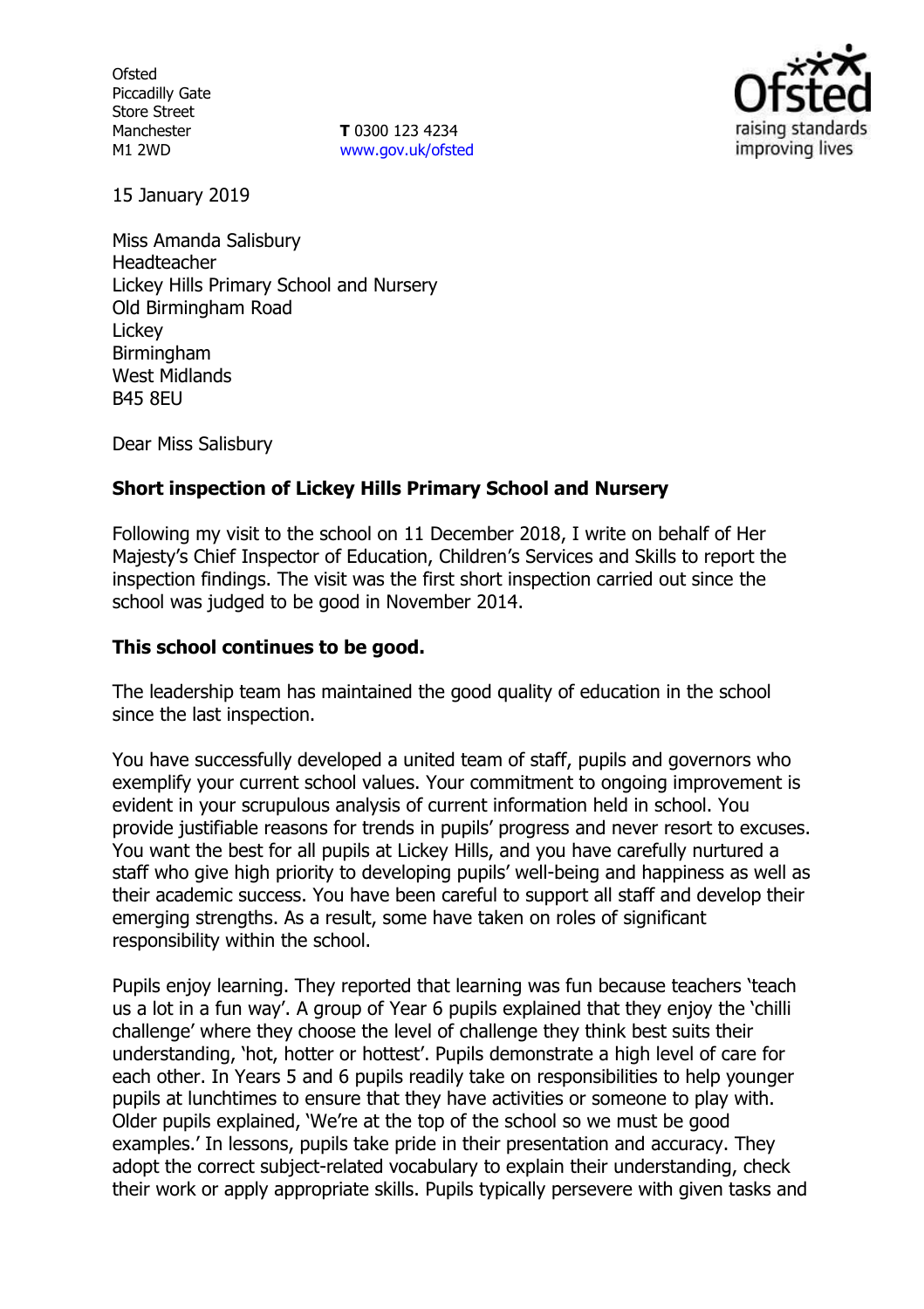

clearly enjoy teachers' carefully planned lessons which inspire pupils' interest and imagination. You have recently developed before- and after-school care for pupils in the Hive. Pupils reported how much they enjoyed the facilities, activities and appreciated the care provided.

Since the last inspection in 2014, the deputy headteacher has transformed the way phonics is taught. Rather than being taught in class bases, pupils from early years to Year 3 are taught in flexible ability groups so that the teaching is carefully targeted to pupils' needs and strengths. Teaching assistants and teachers received effective training in teaching phonics so that they are better skilled to work independently. In addition, they adopted good practice following visits to other schools. All adults frequently assess pupils so that planned learning is suitably adapted to support or appropriately challenge the pupils' developing abilities and skills. Pupils are increasingly aware that their knowledge of phonics should be applied to their writing. For example, one pupil correctly selected words with different spellings but identical sound and wrote, 'I went to the shop to buy two apples but the bag was too small.' The assistant special educational needs coordinator and the language base teacher have significantly contributed their expertise to the new way of teaching phonics. Leaders introduced workshops for parents to help them support their children at home. Furthermore, leaders have developed a school website page for home activities so phonics work in school can be further developed at home. The proportion of pupils achieving the Year 1 phonics screening check has improved since the last inspection and was broadly in line with the national average in 2018.

The outdoor area is now zoned according to planned activities for example, ball games and suitable equipment for activities are organised by lunchtime supervisors. The parent teacher association helpfully purchased additional outdoor equipment following their survey of pupils' views and ideas. Year 5 and 6 pupils are trained play leaders and they initiate games and activities for younger pupils as well as ensure that young pupils are safe. Pupils can also opt to attend a nurture group at lunchtimes for more personal support, for example during times of personal difficulties. In addition, there are quiet areas for pupils to chat.

# **Safeguarding is effective.**

All staff and governors convey a strong commitment to pupils' safety and wellbeing. You expect all staff to be tenacious in their observations of pupils and confident to report any safeguarding concerns. The designated safeguarding leads (DSLs) are fully trained and ensure that all staff receive annual safeguarding training at the beginning of the school year. An aspect of safeguarding is introduced in weekly communication meetings so that staff are fully aware of local issues and receive up-to-date information. All referrals are appropriately followed up and you keep in close contact with external agencies when needed. The pastoral staff know individual families well and provide considerable support for both the adults and pupils involved.

Pupils are taught about healthy relationships and know who to speak to if they have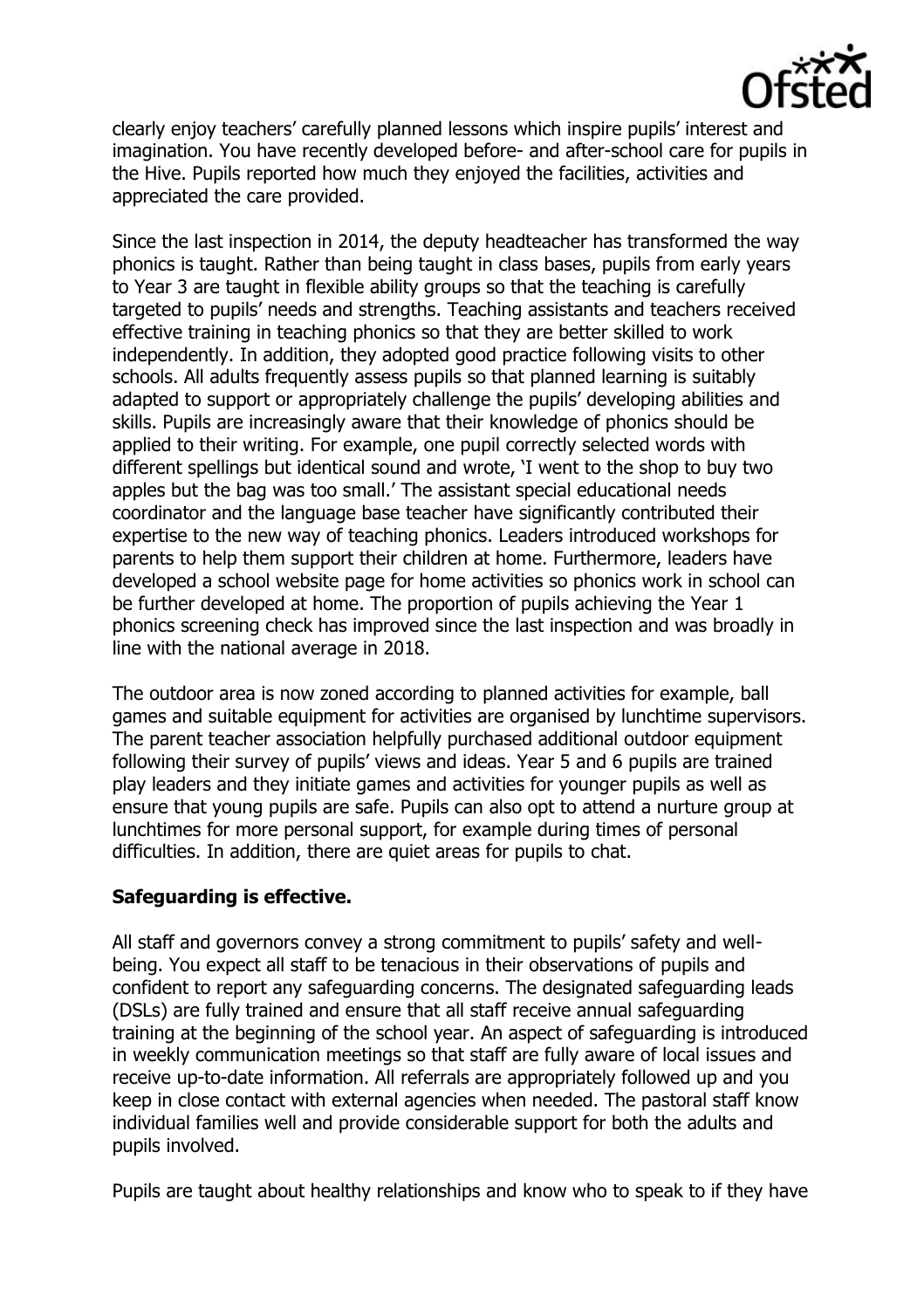

any worries or concern. Regular events are planned to practise fire alarm and lockdown procedures. All staff consider the outcomes of these practices and contribute to what went well and what could be further improved. All related policies and procedures reflect up-to-date government guidance. Appropriate recruitment and vetting checks are carried out for staff, volunteers and governors.

# **Inspection findings**

- At the time of the last inspection children entered the early years with the knowledge and skills typical for their age. More recently, children have entered with more complex needs, including those related to speech and language. Over the last three years, the proportion of children achieving a good level of development has improved and remains broadly in line with the national average.
- The deputy headteacher and the assistant special educational needs coordinator (SENCo) provided staff with clear procedures to identify pupils' specific needs and deliver the necessary, well-tailored support so that pupils with special educational needs and/or disabilities (SEND) achieve well. They carefully considered ways to track the small steps of pupils' progress so that future planning and support is pertinent for pupil's individual needs. As a result of training, support and clear procedures, staff are increasingly able to take on their initial responsibilities to meet pupils' needs and refer pupils to a higher level of support if necessary. Teaching assistants are skilled in providing substantial, well-informed support for pupils. In addition, they develop successful initiatives to prepare pupils for a lesson or manage effectively those pupils who have behavioural difficulties.
- All pupils in the resource base have speech and language needs but some have additional and more complex medical difficulties. These pupils follow carefully designed learning sessions and go on to make good progress; many return successfully to mainstream education. The resource-based pupils integrate with classes appropriate for their age in a wide range of subjects and go on to develop friendships with their peers at playtimes.
- Leaders' analysis of pupils' progress and attainment in writing, and information gained from monitoring lessons, led to changes in the way writing was taught. Staff were increasingly able to plan lessons to cover the necessary content of the subject. Nevertheless, leaders were concerned about how well pupils acquired the necessary writing knowledge and applied the relevant literacy skills in their work. Staff now teach lessons which regularly focus on spelling, punctuation and grammar and provide opportunities for pupils to practise the learned skills in sentences and a range of writing purposes. Staff introduce pupils to a range of books and literature to raise pupils' awareness of different authors' writing styles. Improvements in the teaching of writing have had a positive impact. In 2018, the proportion of Year 6 pupils who achieved the expected standard and that of greater depth in writing was above the national average.
- The senior leadership team and the leader for mathematics have brought about considerable improvements in the way mathematics is taught, thereby improving the progress that pupils make and the standards they achieve in the subject. Leaders provided good training and introduced a mathematics scheme to support teachers' understanding of the appropriate age-related expectations for individual